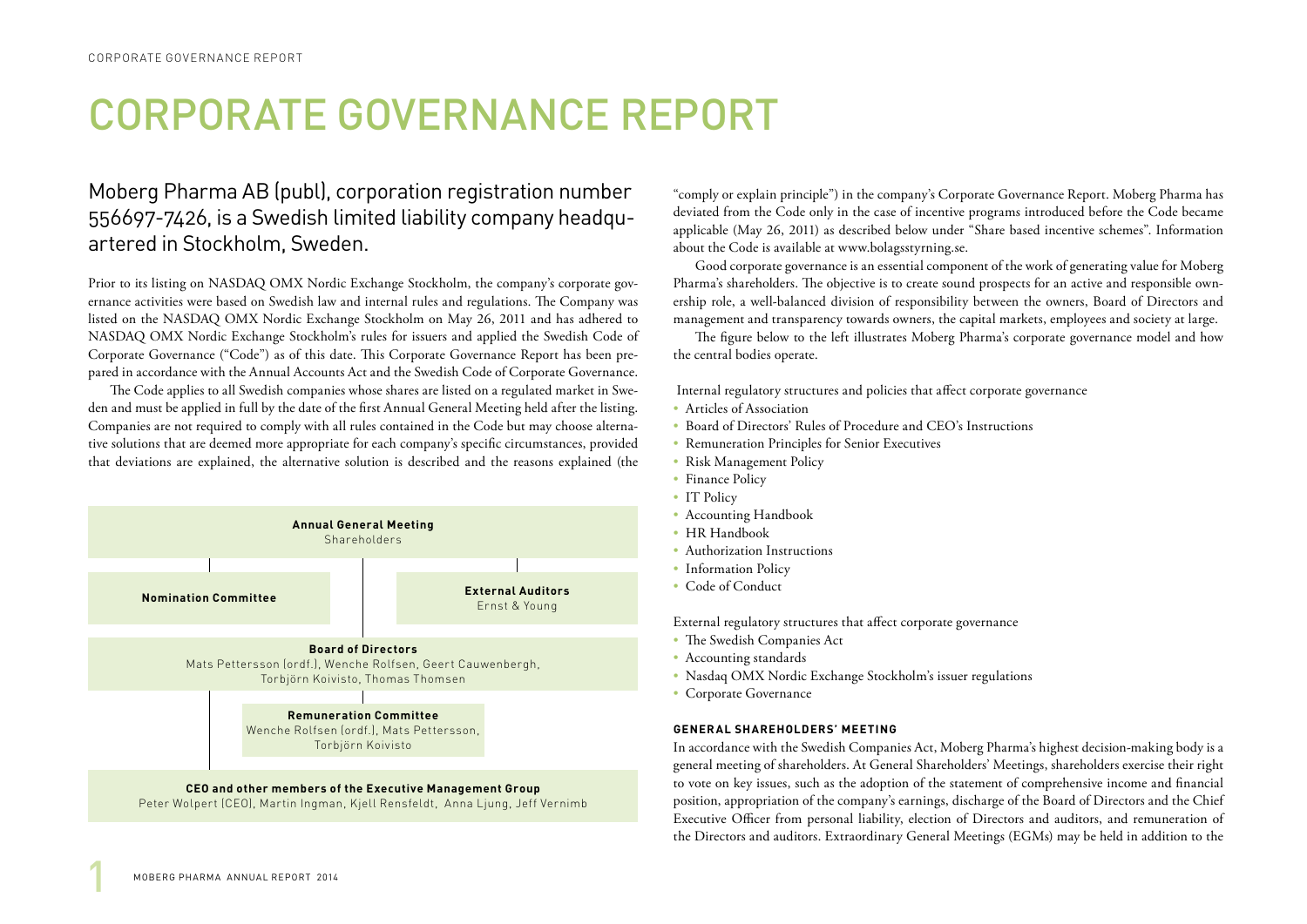Annual General Meeting (AGM). The articles of association states that official notice of an AGM or EGM must be provided in the form of an advertisement in Post- och Inrikes Tidningar and published on Moberg Pharma's website. Information that the official notice of an AGM or EGM has taken place is published in Dagens Industri.

#### **Right to attend a General Shareholders' Meeting**

All shareholders who are registered in their own name in the register of shareholders maintained by Euroclear Sweden AB five working days before a General Shareholders' Meeting, and have notified Moberg Pharma of their intention to attend the meeting (along with any accompanying advisors) no later than the date and time stated in the official notice of the meeting, are entitled to attend the meeting and vote for all their shares. Shareholders may participate in the meeting personally or by proxy and may also be assisted by up to two advisors. Shareholders may normally register for a General Shareholders' Meeting in several ways, as indicated in the official notice of the meeting.

#### **Shareholder initiatives**

Shareholders who would like a particular issue to be addressed at a General Shareholders' Meeting are required to submit a written request to the Board of Directors. Such requests must normally be received by the Board of Directors no later than seven weeks before the meeting.

Given the composition of the company's owners, it is not considered justified in view of the company's financial status to provide simultaneous interpretation to another language nor to translate in full or in part shareholder meeting material, including the minutes.

Information about past shareholders' meetings is available on Moberg Pharma's website. The website also provides information on shareholders' right to have matters considered at the meeting and the deadline before which such requests must reach the company.

The 2014 AGM took place on May 13, 2014. The meeting was attended by 12 shareholders, in person or by proxy. These represented 40.8 percent of the shares and votes of Moberg Pharma. The Chairman of the Board, Mats Pettersson, was elected Chairman of the meeting. The CEO and all Directors attended the meeting. The minutes from the AGM are available at www.mobergpharma.se under corporate governance. At the AGM, shareholders resolved to authorize the Board until the next AGM to decide on the issuance of new shares, on one or more occasions, either with preferential rights or disapplying the shareholders' preferential rights. The total number of shares encompassed by such new shares may not exceed twenty percent of the shares in the company at the time of the 2014 AGM.

#### **BOARD OF DIRECTORS**

After a General Shareholders' Meeting, the Board of Directors is the company's highest decision-making body. Under the Companies Act, the Board is responsible for the company's administration and organization, which means that the Board is responsible for adopting goals and strategies, ensuring that procedures and systems for evaluating adopted goals are in place, monitoring Moberg Pharma's financial position and results and evaluating the company's operational management. The Board is also responsible for ensuring that the Annual Report and consolidated financial statements and interim reports are prepared in time. The Board also appoints the Chief Executive Officer. Directors are elected

each year at the AGM for the period until the end of the next AGM. Moberg Pharma's articles of association states that the Board should consist of at least three and no more than ten directors and up to two alternates. According to the Code, no alternates to AGM-elected directors are to be appointed.

The Chairman of the Board is elected by the AGM and holds a special responsibility for leading the work of the Board and ensuring that the Board operates in an organized and efficient manner. The Chairman is not involved in the operational management of the company.

The Board operates in accordance with written rules of procedure that are reviewed and adopted annually at the statutory Board meeting. The rules of procedure regulate Board procedures, functions and the division of responsibilities between the Directors and CEO. In connection with the first Board meeting, the Board also establishes instructions for financial reporting and instructions for the CEO.

The Board normally convenes four to six times annually. In addition to these meetings, further meetings may be arranged to address issues that cannot be deferred to a scheduled meeting. Chairman and CEO also engage in continuous dialogue concerning the company's significant issues. Moberg Pharma's Board currently consists of five Directors. The Board is presented in the Annual Report on page 62.

|                                                                                                              |                        | <b>Attendance</b><br>(no. of meetings 2014) |                                                              |      | Independent<br>in relation to |               |
|--------------------------------------------------------------------------------------------------------------|------------------------|---------------------------------------------|--------------------------------------------------------------|------|-------------------------------|---------------|
|                                                                                                              | Board<br>meetings (14) | <b>Remuneration</b><br>Committee (3)        | <b>Remuneration</b><br>Directors' fees<br>2014, KSEK Elected |      | <b>The</b><br>company         | <b>Owners</b> |
| Chairman of the Board,<br>Mats Pettersson                                                                    | 14                     | 3                                           | 300                                                          | 2010 | Yes                           | Yes           |
| Vice Chairman,<br>Wenche Rolfsen                                                                             | 14                     | 3                                           | 32922                                                        | 2010 | Yes                           | Yes           |
| Director,<br>Geert Cauwenbergh                                                                               | 13                     |                                             | $180^{23}$                                                   | 2012 | Yes                           | Yes           |
| Director, Torbjörn Koivisto                                                                                  | 14                     |                                             | 150                                                          | 2009 | Yes                           | Yes           |
| Director,<br>George Aitken-Davies<br>(vacated his position on<br>the Board of Directors in<br>November 2014) | 11                     |                                             | ٠                                                            | 2012 | Yes                           | <b>No</b>     |
| Director, Thomas Thomsen<br>(elected May 2014)                                                               | 9                      |                                             | 120 <sup>24</sup>                                            | 2014 | Yes                           | Yes           |

22 The Directors' fee is paid to a consultancy firm and also includes remuneration corresponding to social security contributions.

23 The Directors' fee is paid to a consultancy firm and also includes remuneration corresponding to social security contributions.

24 The Directors' fee is paid to a consultancy firm and also includes remuneration corresponding to social security contributions.

#### **Remuneration Committee**

The Board has a remuneration committee, which prepares proposals on remuneration issues. The remuneration committee consists of three Directors: Wenche Rolfsen (Chairman), Mats Pettersson and Torbjörn Koivisto. All members are independent in relation to the company and the company's senior executives. The committee's principal tasks are to (i) prepare the Board's decisions on issues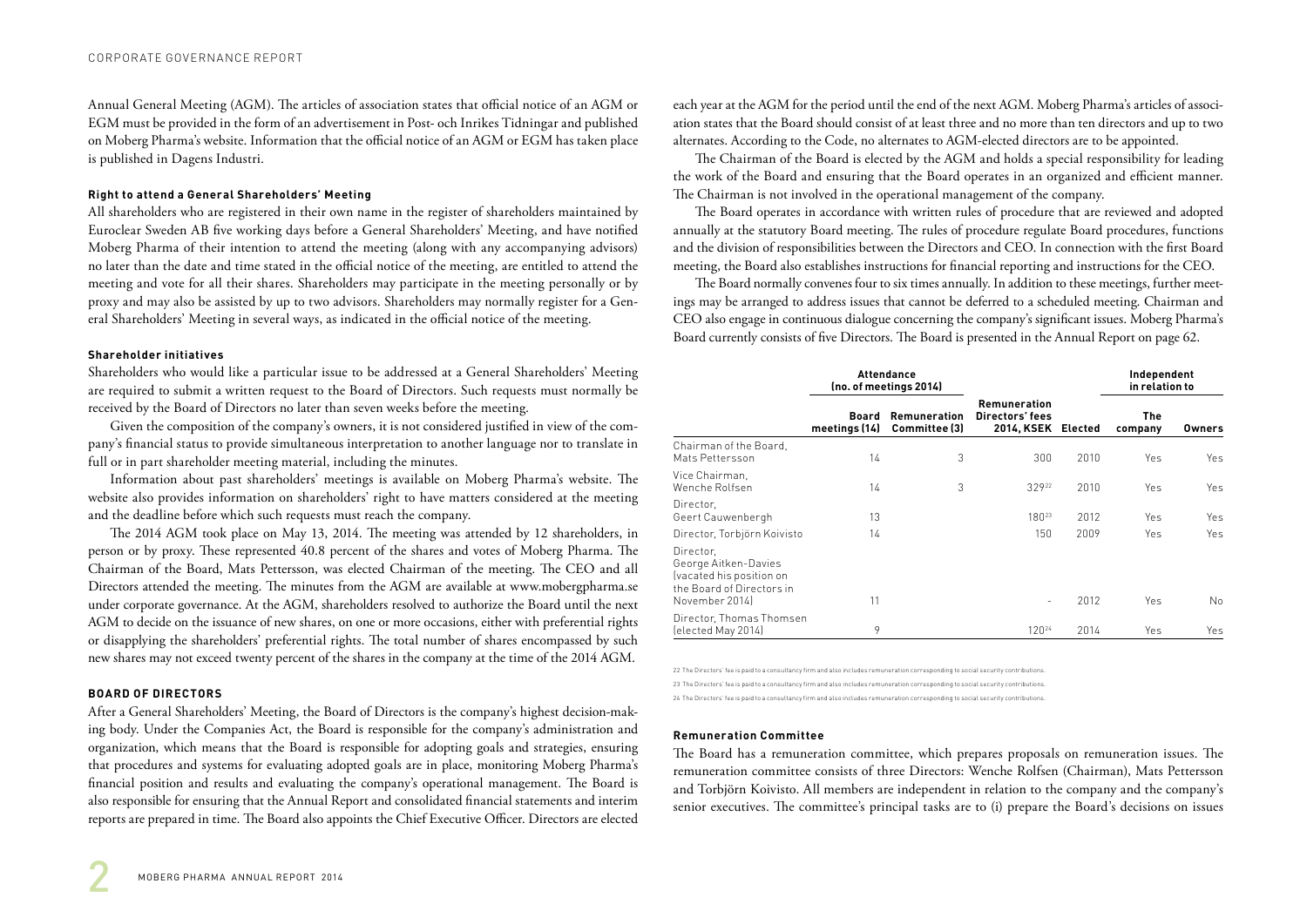relating to principles of remuneration, remuneration and other terms of employment for management, (ii) monitor and evaluate ongoing and recently completed variable remuneration schemes for management, and (iii) monitor and evaluate the application of principles for remuneration of senior executives that are legally subject to approval by the AGM and of applicable structures and levels of remuneration in the company. Decisions on remuneration issues, after preparation by the committee, must be adopted by the Board as a whole.

#### **Audit Committee**

The Board currently has no audit committee. In the opinion of the Board, those duties that would be executed by an audit committee are better conducted by the Board as a whole. The Board reviews the need for an audit committee on an annual basis. The Board's rules of procedure contain principles for the Board, as it performs its obligations in the capacity of audit committee. The Board's duties include preparing and monitoring issues relating to (i) monitoring and quality assurance of the company's financial statements, (ii) regular meetings with the company's auditor for information and opinions concerning the focus, scope and content of the audit assignments and the Annual Report and consolidated financial statements, as well as to engage in discussions on the auditor's views of the risks faced by the company, (iii) assessment and monitoring of the auditor's impartiality and independence and adoption of principles for authorized procurement of other services from the company's auditor, and (iv) evaluation of the auditor's performance and information to the nominating committee of the results of the evaluation.

#### **CEO AND OTHER SENIOR EXECUTIVES**

The CEO reports to the Board and has primary responsibility for the company's day-to-day operations. The division of responsibilities between the Board and CEO is set out in the rules of procedure of the Board and the instructions for the CEO. The CEO is also responsible for drafting reports and compiling information from management in preparation for Board meetings and for presenting the material at the meetings.

Under the instructions for financial reporting, the CEO is responsible for financial reporting in the company and is thus required to ensure that the Board obtains sufficient information to enable it to continuously evaluate Moberg Pharma's financial position.

The CEO is required to keep the Board informed of Moberg Pharma's development, the company's results and financial position, liquidity and credit situation, important business events and other circumstances that cannot be assumed to be irrelevant for the company's shareholders (including material disputes, the termination of agreements that are important to Moberg Pharma and significant circumstances affecting the company's products and projects). The CEO and senior management are presented in more detail in the Annual Report on page 61.

### **REMUNERATION OF DIRECTORS AND SENIOR EXECUTIVES**

#### **Remuneration of Directors**

Fees and other remuneration of Directors, including the Chairman, are set by a General Shareholders' Meeting. At the AGM on May 13, 2014, it was resolved that Directors' fees for 2014 totaling a maximum of SEK 1,000,000 excluding social security contributions, would be paid and distributed as follows: SEK 300,000 to the Chairman and SEK 250,000 to the Deputy Chairman. Other Directors will receive SEK 150,000 each, with the exception of George Aitken-Davies, who does not receive Board fees.

With the exception of the employee stock options allocated to certain Directors, none of the company's Directors are entitled to any benefits after stepping down from the Board.

#### **Remuneration of senior executives**

At the AGM on May 13, 2014, the following guidelines were resolved for senior executives of Moberg Pharma: the company is to offer a market-aligned total remuneration package that facilitates the recruitment and retention of qualified senior executives. The remuneration paid to the Chief Executive Officer and other senior executives is to comprise basic salary, variable remuneration, other benefits and pension benefits. The total remuneration is to be based on the basic salary, which must be proportionate to the executive's responsibilities and authority. Variable compensation is capped at 25-50 percent of each executive's basic annual salary. Variable compensation is to be based on results achieved in relation to individually defined qualitative and quantitative targets, as well as the company's result in relation to goals set by the Board of Directors. Pensionable salary comprises only basic salary. To the extent that Directors perform work for the company or any other group company, in addition to work on the Board of Directors, a market-aligned consultancy fee may be payable.

In case of termination, the notice period is to be at least three months if this is on the initiative of the senior executive and between three and 12 months if the company takes the initiative. Severance amounts are not payable. Any share- and share price-related programs must be adopted by an Annual General Meeting. Allotment from such programs must be in accordance with a resolution from the Annual General Meeting. With the exception of the employee stock options that have been allotted and vested, and what is provided for under employment contracts as referred to above, senior executives are not entitled to any post-employment/assignment benefits.

The Board of Directors is to be entitled to disapply the aforementioned principles for remuneration of senior executives if there are special reasons for doing so.

|                                           | salarv | <b>Basic Variable</b><br>salarv | Other<br>benefits        | Pension | $costs$ remuneration $25$ | Share-based Other remune-<br>ration $26$ | Total  |
|-------------------------------------------|--------|---------------------------------|--------------------------|---------|---------------------------|------------------------------------------|--------|
| President and CEO,<br>Peter Wolpert       | 1.817  | 761                             | $\sim$                   | 444     | 68                        | ٠                                        | 3.090  |
| Other senior executives<br>(five persons) | 6.497  | 2.190                           | $\overline{\phantom{a}}$ | 831     | 21                        | 586                                      | 10.125 |
| Total                                     | 8.314  | 2.951                           |                          | 1275    | 89                        | 586                                      | 13.215 |

25 These costs do not give rise to any payment and do not affect the company's cash flow. Estimated costs for social security contributions are not included in the recognized amount

26 The line includes payment of MSEK 0.4 to Steve Cagle (CEO of Moberg Pharma North America) and MSEK 0.1 to Jim Barton (CFO of Moberg Pharma North America) in the form of the expensed part of the supplementary purchase consideration for the acquisition of the U.S. operation (the supplementary purchase consideration is conditional on continued employment i the co pany and is recognized as salary continuously during the earnings period).

#### **Share-based incentive schemes**

Moberg Pharma has introduced share-based incentive schemes comprising employee stock options designed to promote the company's long-term interests by motivating and rewarding senior execu-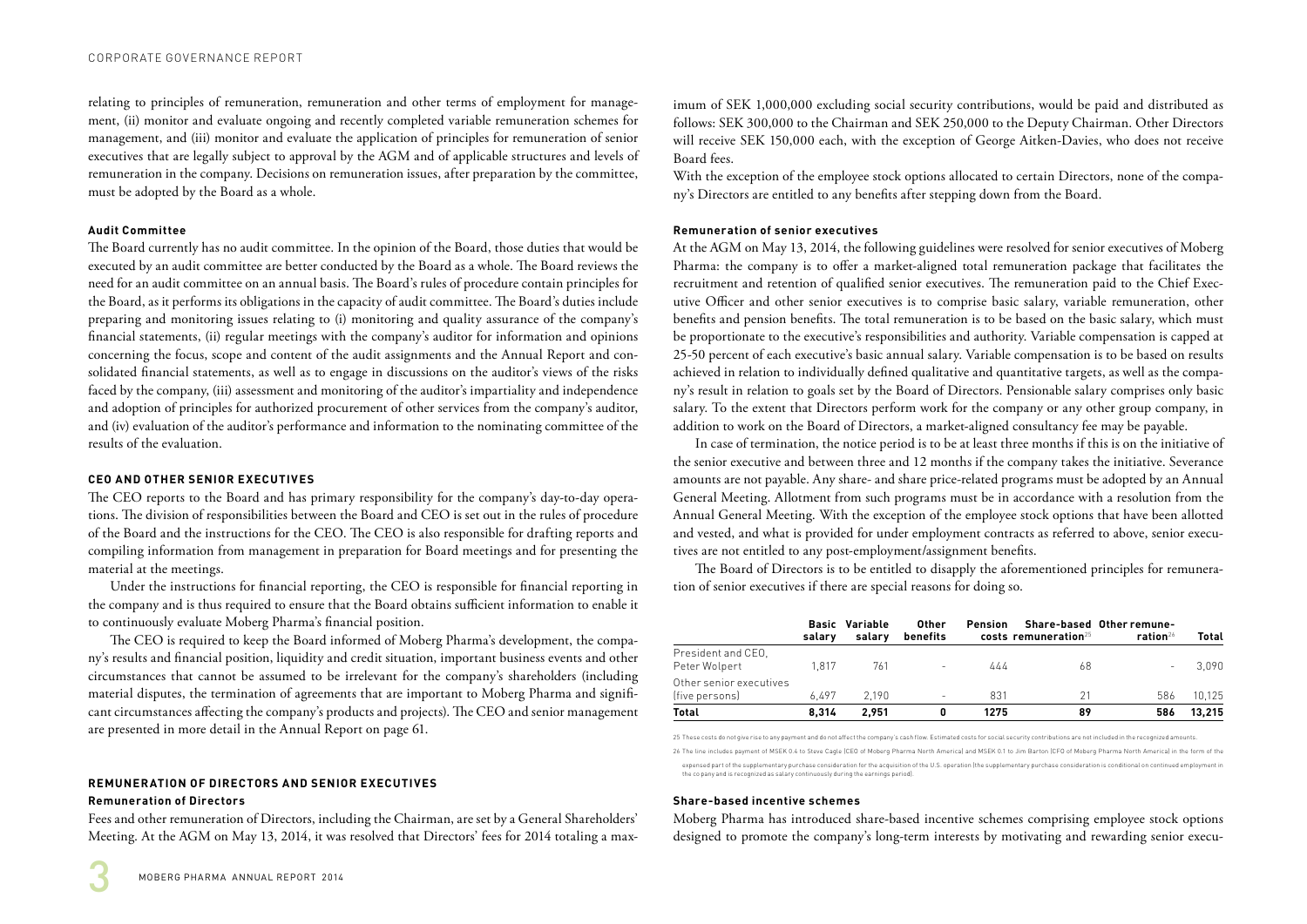tives and other employees. The employee stock options have been granted free of charge. All permanent employees who have been employed by the company for at least 12 months at December 31, 2014 are either shareholders or covered by the company's incentive schemes. The number of shares and options held by Directors, the CEO and other senior executives is presented in the Annual Report on pages 61-62.

Moberg Pharma's incentive schemes are based on employee stock options with vesting periods extending over several years. An employee may, for example, vest his or her first options after three years' employment with further entitlements after years 4 and 5. The rationale behind the incentive structure is partly to spread the vesting period over several years and partly to allow for flexibility in allotting options; instead of establishing the granting for new recruits in year 1, the current structure allows for adjustments in schemes for future years when it has become clear how well the employee has performed and whether he or she will assume a greater or lesser role in the company than was originally intended.

Employee stock option 2010:2 included Directors Wenche Rolfsen and Mats Pettersson. The Code states that stock options should not be included in remuneration for Directors. Moberg Pharma does not intended to introduce new stock option schemes aimed at Directors in future. The company's employee option stock scheme up to 2012 had a vesting period of less than three years. As an adaptation of the Code, the employee stock option scheme from 2013 and ahead has a vesting period of more than three years.

#### **AUDIT**

The auditor is tasked with auditing the company's Annual Report and financial statements, as well as the administration of the company by the Board and the CEO. After the end of each fiscal year, the auditor is required to submit an audit report and consolidated audit report to the AGM.

Moberg Pharma's company auditor is the auditing firm Ernst & Young AB with Authorized Public Accountant Björn Ohlsson as Auditor-in-Charge. The company's auditors are presented in more detail in the Annual Report on page 62.

#### **Remuneration of auditors**

The remuneration paid to the auditor is subject to approval by a General Shareholders' Meeting. The annual general meeting which was held on May 13, 2014 decided that the auditor should be remunerated on an on account basis.

In 2014, remuneration of MSEK 0.9 was paid to the auditor, of which audit assignments accounted for MSEK 0.4, audit work in addition to the assignment for MSEK 0.1 and other assignments for MSEK 0.4. Audit assignments are defined as the examination of the Annual Report and accounting records and of the Board of Directors and CEO's administration of the company, other tasks incumbent on the auditor, as well as advice and other assistance occasioned by observations made in the course of such examinations or the performance of such other tasks. Audit work in addition to the assignment comprises examinations of interim reports, prospectuses, pro-forma and issue-in-kind certificates and preparing other opinions in accordance with the Companies Act. Other services in 2014 were primarily linked to transfer pricing, model for impairment tests and capital procurement.

#### **NOMINATION COMMITTEE**

The Nomination Committee submits proposals for the appointment of a Chairman and other Board members, as well as proposals on fees and other compensation to be paid to Directors. The Nomination Committee also presents proposals for the appointment and remuneration of the company's auditor. The Nomination Committee's proposals will be presented in the notice of the 2015 AGM.

The AGM on May 13, 2014 resolved to commission the Chairman of the Board to contact the three largest shareholders or groups of owners in terms of the number of votes (hereby referring to both directly registered shareholders and nominee registered shareholders), according to Euroclear's share register on September 30, 2014, which are offered the opportunity to each appoint a representative, who together with the Chairman of the Board will make up the Nomination Committee for the time until a new Nomination Committee is appointed by mandate from the next AGM. If any of these largest shareholders or groups of owners decline the entitlement to appoint a representative, this entitlement transfers to that shareholder or group of owners with the largest shareholdings after these shareholders or group of owners until the Nomination Committee consists of four members.

If a member leaves the committee before his or her work is completed and if the committee considers it necessary to replace the member, the Nomination Committee will appoint a new member in accordance with the procedure above but based on Euroclear's share register applicable as soon as possible after the member steps down. Changes in the composition of the Nomination Committee must immediately be published. No fee is payable to the members for their work on the committee.

The Nomination Committee for the 2015 AGM was announced on Moberg Pharma's website and in a press release on November 11, 2014. The Nomination Committee consists of four members: Per-Olof Edin, George E. Aitken-Davies, Ulrica Slåne and Mats Pettersson.

#### **INTERNAL CONTROL AND RISK MANAGEMENT OF FINANCIAL REPORTING**

The overall purpose of internal controls is to obtain reasonable assurance that the company's operational strategies and goals are monitored and that shareholders' investments are protected. Additionally, internal controls should provide reasonable assurance that external financial reporting is reliable and prepared in accordance with generally accepted accounting practice, that applicable laws and ordinances are complied with and that the requirements of listed companies are observed. At Moberg Pharma, internal control over financial reporting is designed, for example, to ensure efficient and reliable management and accounting of purchases and sales, other revenue recognition and accounting of the company's financing arrangements.

The internal control environmental mainly comprises the following five components: Control environment, Risk assessment, Control activities, Information and communication, as well as Monitoring compliance.

#### **Control environment**

The control environment at Moberg Pharma forms the framework of the direction and culture with which the company's Directors and management communicate their messages to the organization. Internal management and control in accordance with customary frameworks is assigned high priority. Moberg Pharma's Directors and management define and design decision paths, authorities and responsibilities that are clearly defined and communicated throughout the organization. The compa-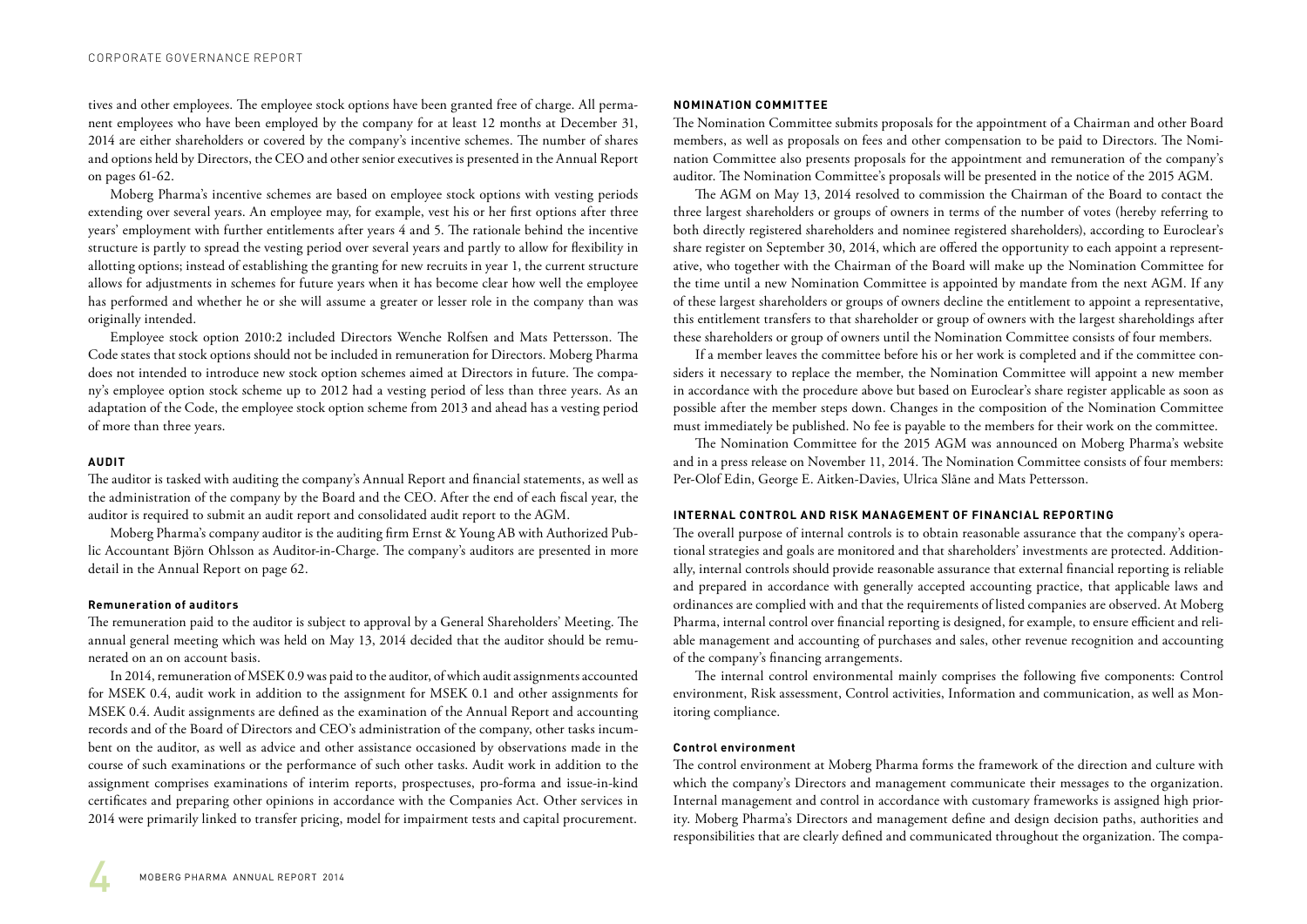ny's Directors also strive to ensure that steering documents, such as internal policies and principles, cover identified areas of significance, and that these provide the right guidance to the work of the various executives in the company.

#### **Risk assessment**

The company's Board conducts continuous and systematic risk assessment work aimed at identifying risks and taking the necessary actions to cope with them. Risk assessment is also designed to identify risks that have a significant impact on internal control of financial reporting.

The commercialization and development of new drugs is a risky and capital-intensive process. Risk factors considered of particular significance for Moberg Pharma's future development include results of competition and price scenario, production, business partners and distributors, clinical studies, actions of public authorities, liability risks and insurance, integration risks, patents and trademarks, key personnel, sensitivity to economic fluctuations, future capital requirements and financial risk factors. A more detailed description of Moberg Pharma's risk exposure and how the company manages it can be found in the Annual Report on page 23.

#### **Control activities**

The primary purpose of control activities is to prevent, discover and rectify misstatements in financial reporting. Processes and activities have been structured to manage and address significant risks relating to financial reporting. These activities include analytical updates and comparisons of progress in terms of profits or items, reconciliation of accounts and balances, and approval of all business transactions and collaboration agreements, powers or attorney and certification instructions, as well as accounting and valuation policies. Access to ERP systems is limited by authority, responsibility and role.

#### **Information and communication**

Moberg Pharma is a listed company in one of the most regulated industries in the world – the pharmaceutical industry. In addition to the high demands that Nasdaq OMX Nordic Exchange Stockholm and the supervisory authorities impose on the scope and accuracy of information, Moberg Pharma's internal information and communication functions are designed to ensure that correct financial and other corporate information is communicated to employees and other stakeholders.

The company's internal instructions and policies, which are available to all employees, provide information on applicable routines in all parts of the company and describe control functions and how they are implemented.

The security of all information that could affect the market value of the company and the mechanisms to ensure that such information is communicated in a correct and timely fashion are cornerstones in the company's undertaking as a listed company. These two factors, and the procedures for managing them, ensure that financial reports are received by the players in the financial market at the same time, and that they provide an accurate presentation of the company's financial position and performance.

#### **Monitoring compliance**

Monitoring compliance with internal policies, principles, manuals and codes as well as the appropriateness and functionality of the established control activities is conducted regularly. Measures and procedures for financial reporting are subject to regular follow-up. Moberg Pharma's management conducts monthly performance follow-up, including an analysis of deviations from budget and the preceding period, also on a project level. The Directors review the Annual Report and interim reports prior to publication. The Board meets the company's external auditor each year to discuss the company's internal control and financial reporting procedures.

#### **Assessment of the need for internal audit**

Moberg Pharma has no separate auditing function (internal audit). The Board annually evaluates the need for such a function and, considering the size of the company, with relatively few employees and a scope of operations in which most transactions of significance are of similar character and relatively uncomplicated, has found no basis for establishing a formal internal auditing function.

#### **Compliance with the Swedish stock exchange rules, etc. during the fiscal year**

During 2014, Moberg Pharma was not subject to decisions by Nasdaq OMX Nordic Exchange Stockholm's disciplinary committee or statements by the Swedish Securities Council regarding infringement of Nasdaq OMX Nordic Exchange Stockholm's regulations or accepted market practices.

**Mats Pettersson** 

Chairman

**Wenche Rolfsen**

Boardmember

Stockholm April 9, 2015

Vice Chair

**Thomas Thomsen**

**Torbjörn Koivisto** Boardmember

**Geert Cauwenbergh** Boardmember

**Peter Wolpert** CEO